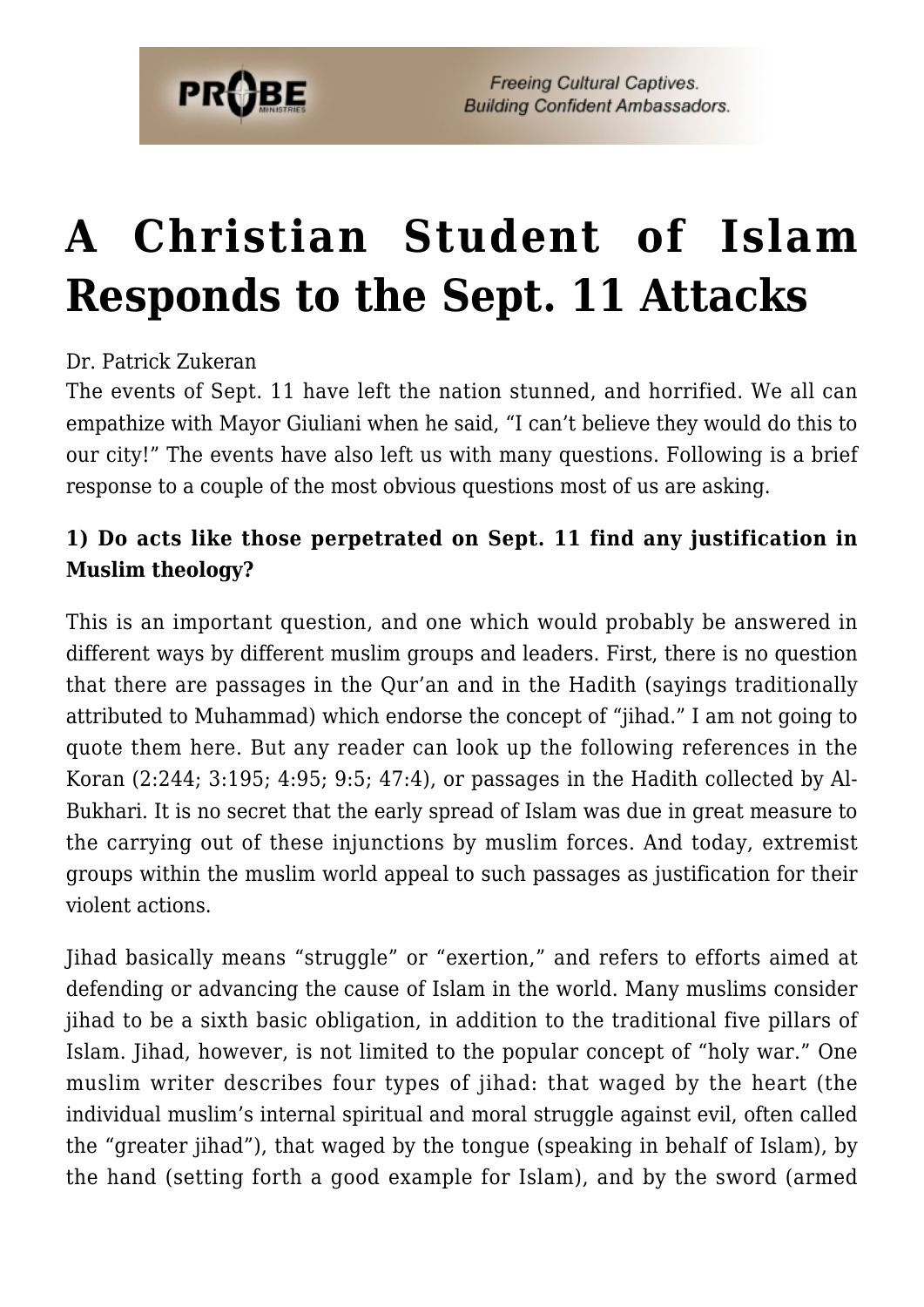

conflict with the enemies of Islam, the "lesser jihad"). (See the book entitled *Jihad: A Commitment to Universal Peace*, by Michael A. Boisard, p. 24.)

It must be noted, however, that the Koran itself places some limits on the practice of jihad: "Fight in the cause of Allah those who fight you, but do not transgress limits; for Allah loveth not transgressors . . . . And fight them on until there is no more tumult or oppression, and there prevail justice and faith in Allah; but if they cease, let there be no hostility except to those who practice oppression" (2:190-193). Theoretically, then, "holy war" must be seen as justified by the "oppression" and "injustice" of the "enemies of Islam." While many, perhaps most, muslims may condemn the actions carried out on Sept. 11, the extremists who do not can be expected to justify them on the grounds that in their eyes they were retribution for "injustice and oppression" against Islam.

## **2) What should our response be, as Christians, to these events?**

This is not an easy or simple matter, for as Christians we find ourselves to be citizens of two kingdoms–one temporal and political, and the other spiritual and eternal. We must keep this in mind, as we prayerfully shape our response. Here are one Christian's thoughts.

First, we must pray. Pray for the more moderate leaders in the muslim world. Pray that they will see the folly of endorsing these acts of terror. Pray that their voice will be heard, and that they will find the courage to distance themselves from the extremist groups. We must pray also for those who are committed to violence, that God will frustrate their plans. "There is no wisdom, no insight, no plan, that can succeed against the Lord" (Prov. 21:30).

We must pray for the leaders of our country, and of other countries that join with us (I Tim. 2:1-3). God has entrusted to government the responsibility of rewarding righteousness and punishing evil, and this includes the right to "bear the sword" or use military power in defense against evil (Rom. 13:1-5). We must pray for wisdom and courage on the part of our leaders, and that any military response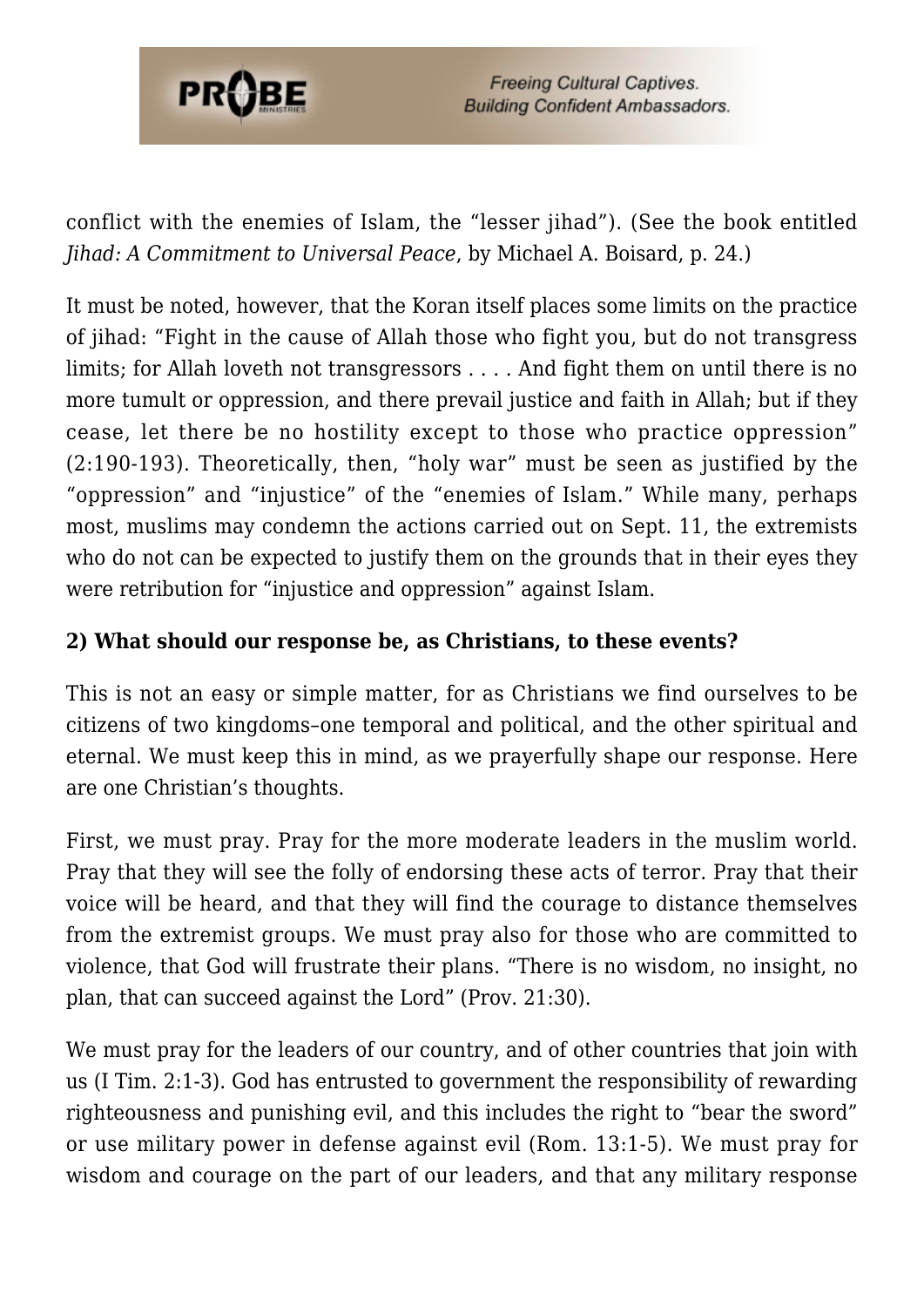

**Freeing Cultural Captives. Building Confident Ambassadors.** 

will be shaped by the principles of the "just war" theory that has quided Christian thought since the time of St. Augustine. Any response must be "proportionate" and aimed at crippling the aggressor's ability to wage war, not at inflicting needless suffering on the innocent. As Christian citizens we should not only be prepared to pray for and support our government's response, but if called upon to serve in her defense.

Second, as Christian disciples, we must individually and personally turn to God at this time of great need. We must follow the example of the psalmist who said, "When I am afraid, I will trust in you. In God, whose word I praise, in God I trust; I will not be afraid. What can mortal man do to me?" (Ps. 56:3-4) It is only human to experience fear at a time such as this. But we must bring our fears to God, and rest on his almighty arm. Remember God's great and precious promises: "So do not fear, for I am with you; do not be dismayed, for I am your God. I will strengthen you and help you; I will uphold you with my righteous right hand" (Isa. 41:10)! We must draw near to God in personal repentance and faith, turning away from trust in any false "gods," for He alone is "our refuge and strength," our "ever-present help in trouble" (Ps. 46:1). We must be alert as well to opportunities to help others who are in search of a spiritual anchor in times of crisis. We can help by listening to people's concerns, by offering to pray for them or help in some practical way. We should not pretend that we are unaffected by the events that are unfolding; but we can let it be known that we are finding hope and peace as we lean on our faithful God.

As followers of Christ, we must remember that at the level of our personal attitude and of our personal relationships, we are called not to hate but to love our enemies (Luke 6:27-28), not to return evil for evil, but to overcome evil with good (Rom. 12:17, 21). Many will allow these awful events to justify their own hatred and bigotry. We must not. While supporting the righteous actions of our government and of our military, we can at the same time ask God to lead us in showing love toward those in our personal circle of influence, whom others may be tempted to hate.